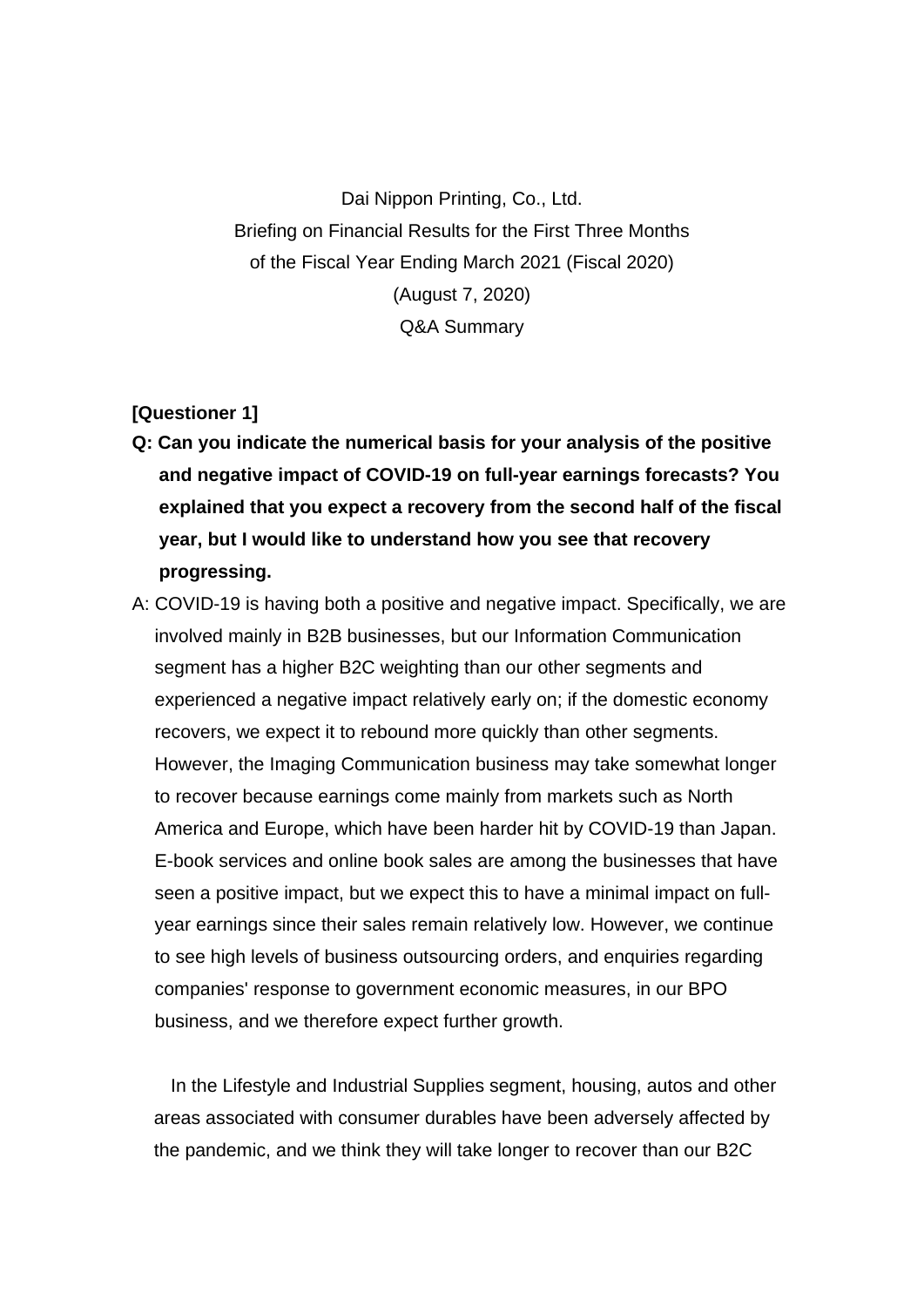businesses. We think fiscal 2020 will be a year of perseverance. However, in the High-Performance Industrial Supplies business, sales of battery pouches for lithium-ion batteries remain upbeat, due mainly to an increase in teleworking. While there is no guarantee that these conditions will continue throughout 2020, or in 2021 and beyond, we expect sustained growth in the near term.

In the Electronics segment, we also expect sales of semiconductor photomasks to expand from the second half of the fiscal year, driven mainly by 5G applications.

However, I would note that the diversity of the firm's business portfolio makes it difficult to quantify the impact of COVID-19. This is because the characteristics of our individual businesses differ, and some have seen a definite impact from COVID-19 while in others the situation is less clear; this makes it difficult to sum up the overall picture. However, where COVID-19 is the only conceivable factor that could account for differences between fiscal 2019 and fiscal 2020, we could at a stretch interpret the difference between first-quarter results for the two years as due to COVID-19.

- **Q: What is the breakdown by segment of your full-year sales and operating income forecasts? I would also like to ask about the outlook for factors that you expect to have a positive or negative impact on fullyear estimates in year-on-year terms.**
- A: While we are unable to disclose segment forecasts, we expect the Information Communication segment to recover early in the second half of fiscal 2020, and think the year-on-year decline in earnings will be smaller in the second half than in the first half. However, in the Lifestyle and Industrial Supplies segment, we expect a somewhat prolonged slump in businesses associated with consumer durables, and at this point we think the first and second halves will be broadly similar in year-on-year terms. In the Electronics segment, we also expect first- and second-half earnings to be similar in year-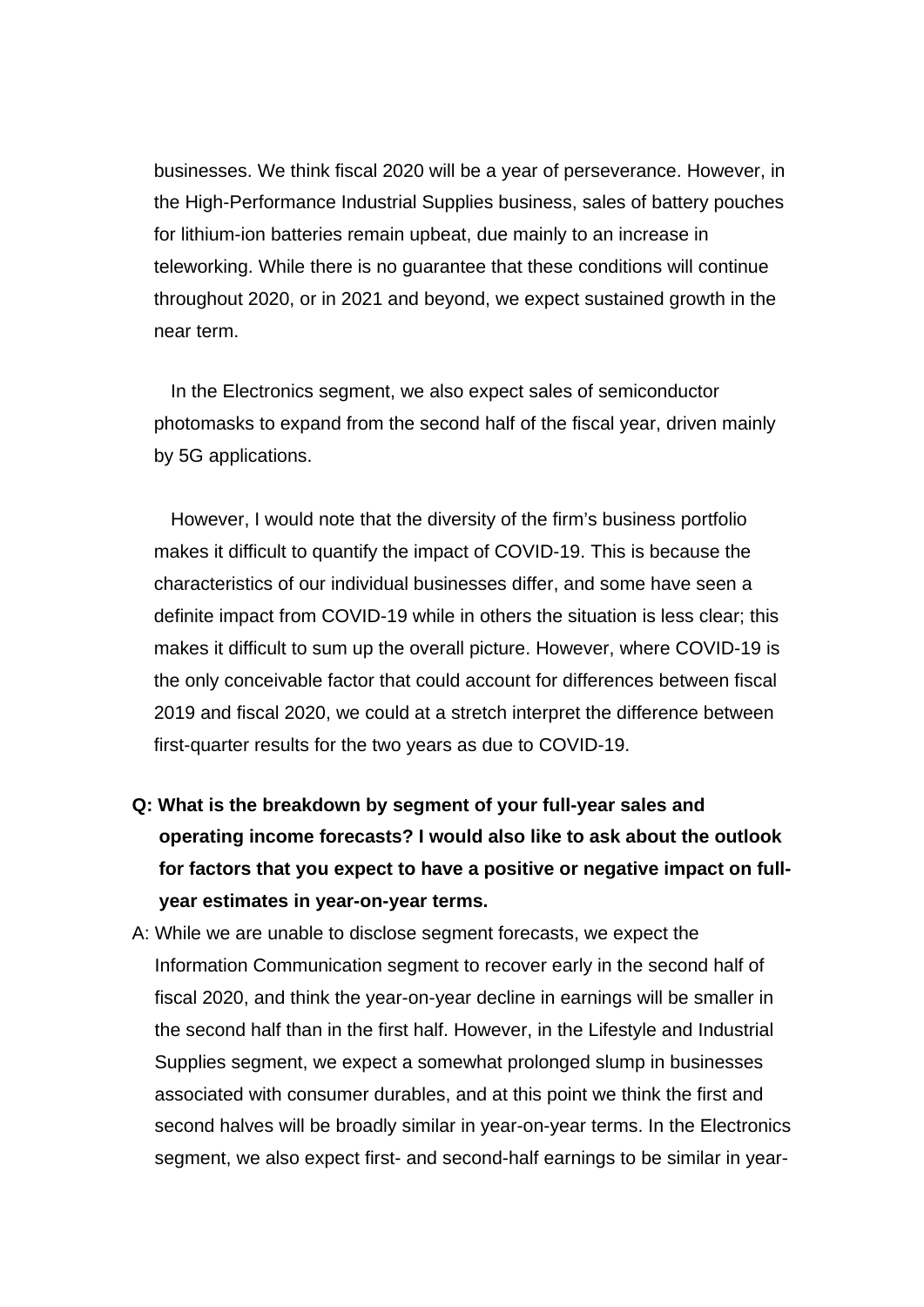on-year terms. I would note that our outlook for the Beverages segment assumes that the second half is somewhat weaker than the first due to its December fiscal year-end.

## **[Questioner 2]**

- **Q: Can you confirm which businesses contributed to year-on-year growth in first-quarter operating income, according to your analysis of positive and negative profit factors? Can you also give details of the specific products that drove the decline in existing businesses, growth in focus businesses, and cost reductions? Please explain in numerical terms if possible, or in terms of the major contributing factors to the extent you are able to.**
- A: Earnings declined in almost all our existing businesses except High-Performance Industrial Supplies. In focus businesses, we saw significant growth in BPO-related areas and profit growth in the optical film and information security businesses. One major driver of cost reductions was a roughly ¥1 billion year-on-year decline in depreciation costs as we reviewed our fixed asset holdings as part of business structure reforms in fiscal 2019.

## **Q: Do you see scope to review your production platform and make additional cost cuts in response to falling printed media sales?**

A: As you note, the printed media business has been depressed by COVID-19, but even before the pandemic it had seen a prolonged, constant downtrend due to the shift to a paperless society. We have responded to this by reorganizing and consolidating related businesses over the past several years, and we booked impairment losses on our printed media production facilities in fiscal 2019; however, we will continue to pursue further restructuring over the next several years while assessing the supply-demand balance.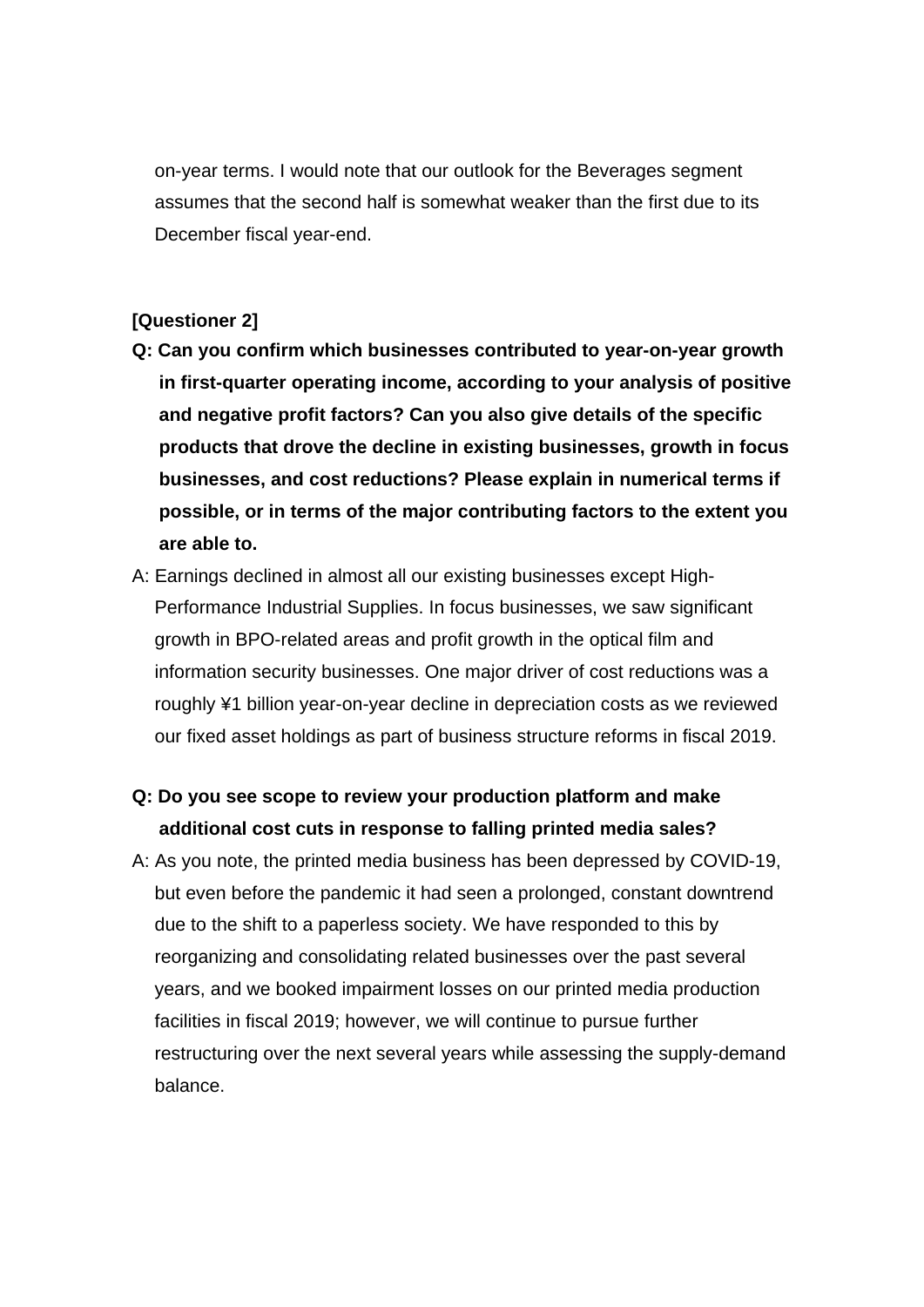## **[Questioner 3]**

- **Q: I estimate that sales in the marketing business under the Information Communication segment fell just under 5% year on year, but this appears moderate given the decline in sales of pamphlets and catalogs. Does that reflect growth in BPO and software services? I also assume that software service growth was driven by digital transformation; can you indicate any standout areas of growth?**
- A: As you note, sales of pamphlets and catalogs in the marketing business fell sharply but growth in BPO and settlement-related software services resulted in only a modest decline in overall sales.
- **Q: My understanding is that business selectivity and focus was one factor behind profit growth in Lifestyle and Industrial Supplies in fiscal 2019. I think there is scope to either accelerate or slow selectivity and focus initiatives in fiscal 2020 in view of the negative impact from external factors; what pace of progress should we assume this year?**
- A: In terms of selectivity and focus in the Lifestyle and Industrial Supplies segment, thus far we have mainly targeted the Packaging and Living Spaces businesses, but we are considering a variety of options due to the COVID-19 pandemic. We think the pandemic represents a good opportunity to reconsider which of our businesses have genuine value and should be built up in future. We intend to optimize our business portfolio to balance existing and focus businesses while monitoring the changing impact of COVID-19.
- **Q: How will fiscal 2020 capex, depreciation costs, and R&D spending change versus fiscal 2019? If possible, can you state your capex budget?**
- A: We continue to examine capex as part of a review of our medium-term business plan to factor in the impact of COVID-19, and we are therefore unable to announce a specific target. However, at this point we do not expect any major deviation from the amount invested in fiscal 2019. We expect